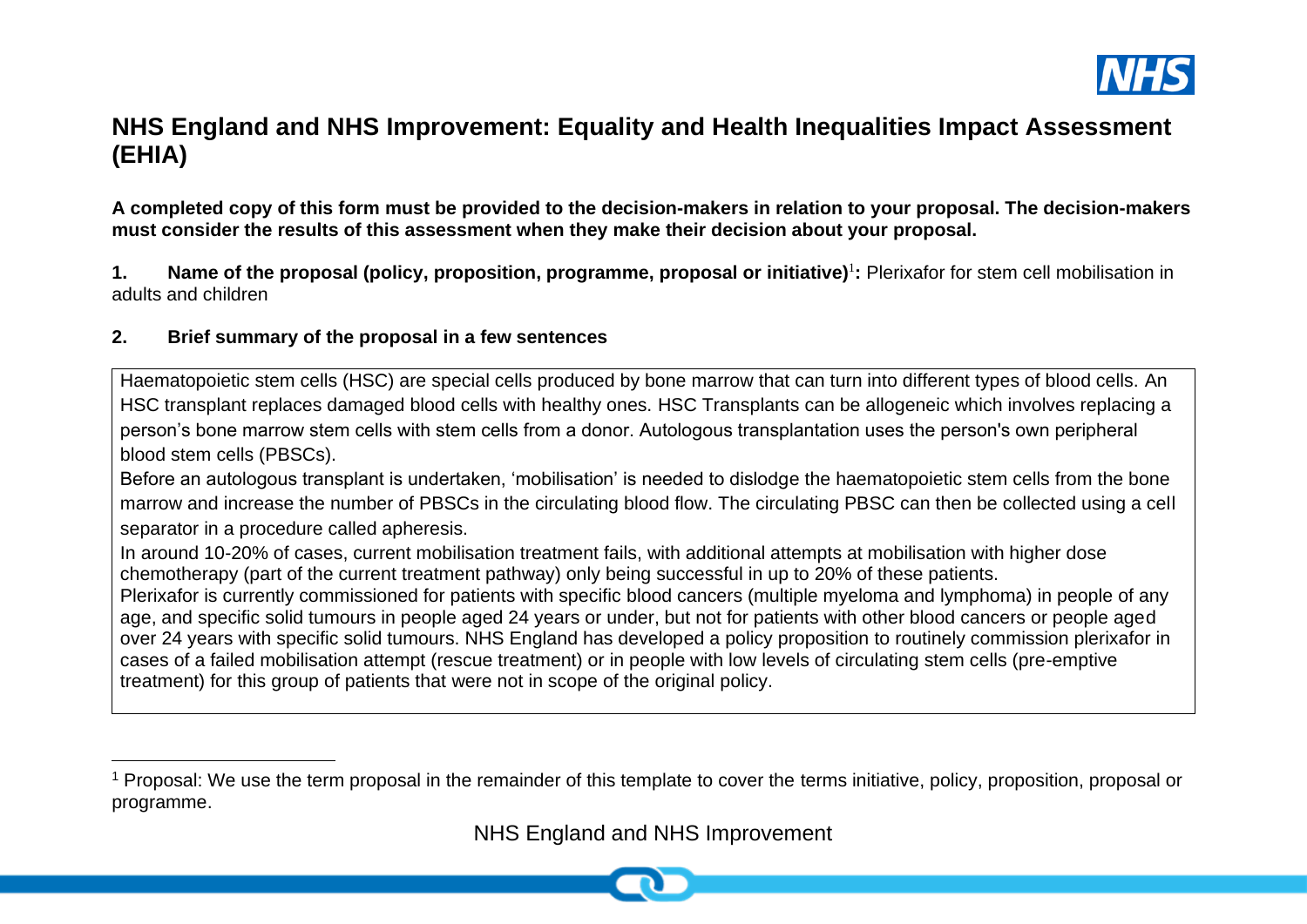**3. Main potential positive or adverse impact of the proposal for protected characteristic groups summarised**

Please briefly summarise the main potential impact (positive or negative) on people with the nine protected characteristics (as listed below). Please state **N/A if your proposal will not impact adversely or positively on the protected characteristic groups listed below. Please note that these groups may also experience health inequalities.**

| <b>Protected characteristic groups</b> | Summary explanation of the main<br>potential positive or adverse impact<br>of your proposal | Main recommendation from your proposal to<br>reduce any key identified adverse impact or to<br>increase the identified positive impact |
|----------------------------------------|---------------------------------------------------------------------------------------------|----------------------------------------------------------------------------------------------------------------------------------------|
| Age: older people; middle years;       | This policy proposition positively                                                          | This policy propositions scope is extended to                                                                                          |
| early years; children and young        | impacts on people aged over 24 years                                                        | include these groups in relation to age.                                                                                               |
| people.                                | of age with solid tumours, as this group                                                    |                                                                                                                                        |
|                                        | were previously out of scope of the                                                         |                                                                                                                                        |
|                                        | commissioning policy for use of this                                                        |                                                                                                                                        |
|                                        | intervention to support successful                                                          |                                                                                                                                        |
|                                        | autologous HSCT.                                                                            |                                                                                                                                        |
| Disability: physical, sensory and      | People with cancers can be included in                                                      | This policy propositions scope is extended to                                                                                          |
| learning impairment; mental health     | the protected characteristic of disability                                                  | include these groups.                                                                                                                  |
| condition; long-term conditions.       | given the long-term nature and level of                                                     | The exclusion for patients with leukemia is on the                                                                                     |
|                                        | impairment cancer and the treatments                                                        | basis of clinical safety.                                                                                                              |
|                                        | associated with cancer can bring.                                                           |                                                                                                                                        |
|                                        | This policy proposition seeks to include                                                    |                                                                                                                                        |
|                                        | more patients living with types of                                                          |                                                                                                                                        |
|                                        | cancer previously out of scope of the                                                       |                                                                                                                                        |
|                                        | policy, increasing access to this                                                           |                                                                                                                                        |
|                                        | treatment for people with disabilities.                                                     |                                                                                                                                        |
|                                        | The policy proposition also excludes                                                        |                                                                                                                                        |
|                                        | specific types of cancer, namely                                                            |                                                                                                                                        |
|                                        | leukemia, as use of plerixafor in this                                                      |                                                                                                                                        |
|                                        | indication could increase the number of                                                     |                                                                                                                                        |
|                                        | leukemia cells within the blood stream,                                                     |                                                                                                                                        |
|                                        | which would contaminate an apheresed                                                        |                                                                                                                                        |

2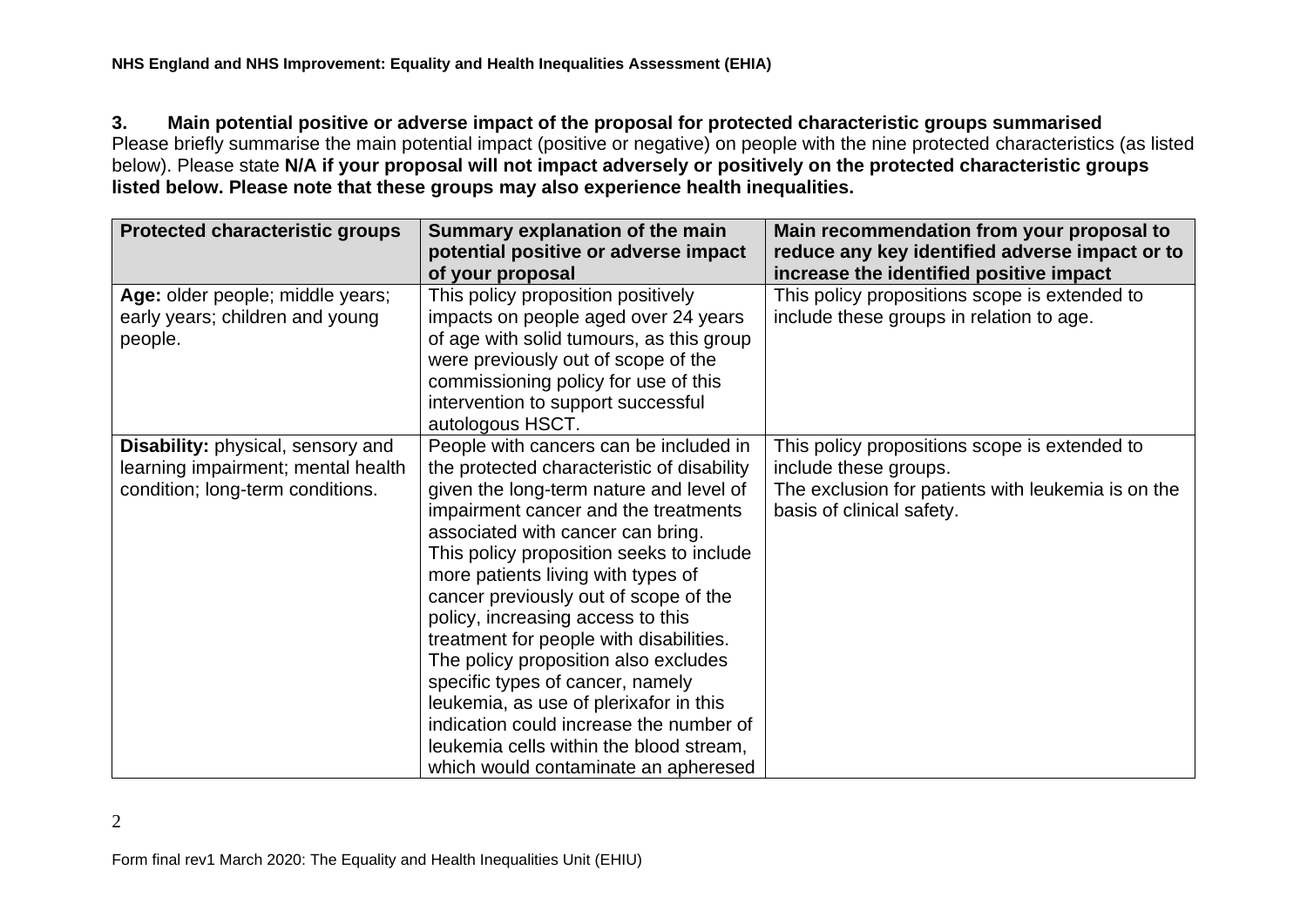| <b>Protected characteristic groups</b>                                                             | Summary explanation of the main<br>potential positive or adverse impact<br>of your proposal                                                         | Main recommendation from your proposal to<br>reduce any key identified adverse impact or to<br>increase the identified positive impact                                                                                                                                           |
|----------------------------------------------------------------------------------------------------|-----------------------------------------------------------------------------------------------------------------------------------------------------|----------------------------------------------------------------------------------------------------------------------------------------------------------------------------------------------------------------------------------------------------------------------------------|
|                                                                                                    | cells and risk spreading the cancer to<br>other parts of the body.                                                                                  |                                                                                                                                                                                                                                                                                  |
| <b>Gender Reassignment and/or</b><br>people who identify as<br><b>Transgender</b>                  | This policy proposition does not<br>positively or negatively impact on<br>people with this characteristic.                                          | N/A                                                                                                                                                                                                                                                                              |
| <b>Marriage &amp; Civil Partnership:</b><br>people married or in a civil<br>partnership.           | This policy proposition does not<br>positively or negatively impact on<br>people with this characteristic.                                          | N/A                                                                                                                                                                                                                                                                              |
| <b>Pregnancy and Maternity:</b><br>women before and after childbirth<br>and who are breastfeeding. | Plerixafor use in pregnancy is an<br>exclusion in this policy proposition,<br>linked to safety concerns over the<br>impact of its use on the fetus. | The licensing of plerixafor states that there is no<br>adequate data on the use of plerixafor in pregnant<br>women, but based on the pharmacodynamic<br>mechanism of action, plerixafor is suggested to<br>cause congenital malformations when<br>administered during pregnancy. |
| Race and ethnicity <sup>2</sup>                                                                    | This policy proposition does not<br>positively or negatively impact on<br>people with this characteristic.                                          | N/A                                                                                                                                                                                                                                                                              |
| Religion and belief: people with<br>different religions/faiths or beliefs,<br>or none.             | This policy proposition does not<br>positively or negatively impact on<br>people with this characteristic.                                          | N/A                                                                                                                                                                                                                                                                              |

<sup>&</sup>lt;sup>2</sup> Addressing racial inequalities is about identifying any ethnic group that experiences inequalities. Race and ethnicity includes people from any ethnic group incl. BME communities, non-English speakers, Gypsies, Roma and Travelers, migrants etc. who experience inequalities so includes addressing the needs of BME communities but is not limited to addressing their needs, it is equally important to recognise the needs of White groups that experience inequalities. The Equality Act 2010 also prohibits discrimination on the basis of nationality and ethnic or national origins, issues related to national origin and nationality.

<sup>3</sup> 

Form final rev1 March 2020: The Equality and Health Inequalities Unit (EHIU)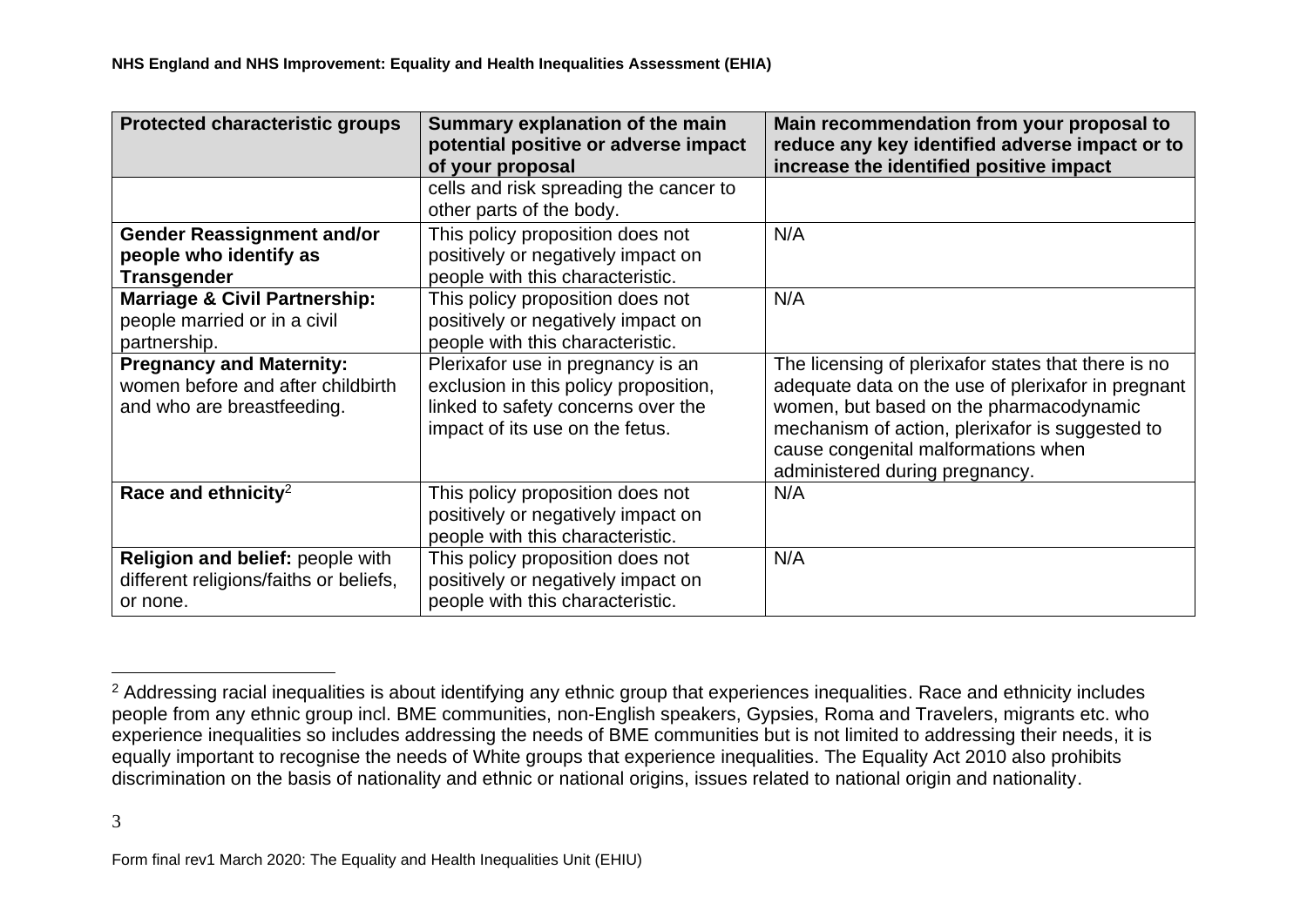| <b>Protected characteristic groups</b>                              | Summary explanation of the main<br>potential positive or adverse impact<br>of your proposal                | Main recommendation from your proposal to<br>reduce any key identified adverse impact or to<br>increase the identified positive impact |
|---------------------------------------------------------------------|------------------------------------------------------------------------------------------------------------|----------------------------------------------------------------------------------------------------------------------------------------|
| <b>Sex:</b> men; women                                              | This policy proposition does not<br>positively or negatively impact on<br>people with this characteristic. | N/A                                                                                                                                    |
| <b>Sexual orientation: Lesbian; Gay;</b><br>Bisexual; Heterosexual. | This policy proposition does not<br>positively or negatively impact on<br>people with this characteristic. | N/A                                                                                                                                    |

#### **4. Main potential positive or adverse impact for people who experience health inequalities summarised**

Please briefly summarise the main potential impact (positive or negative) on people at particular risk of health inequalities (as listed below). Please state **N/A if your proposal will not impact on patients who experience health inequalities.** 

| Groups who face health                    | Summary explanation of the main         | Main recommendation from your proposal to      |
|-------------------------------------------|-----------------------------------------|------------------------------------------------|
| inequalities $3$                          | potential positive or adverse impact    | reduce any key identified adverse impact or to |
|                                           | of your proposal                        | increase the identified positive impact        |
| Looked after children and young           | This policy proposition does not        | N/A                                            |
| people                                    | positively or negatively impact on this |                                                |
|                                           | group who experience health             |                                                |
|                                           | inequalities above the age-related      |                                                |
|                                           | aspects outlined above.                 |                                                |
| <b>Carers of patients: unpaid, family</b> | This policy proposition does not        | N/A                                            |
| members.                                  | positively or negatively impact on this |                                                |
|                                           | group who experience health             |                                                |
|                                           | inequalities.                           |                                                |

<sup>&</sup>lt;sup>3</sup> Please note many groups who share protected characteristics have also been identified as facing health inequalities.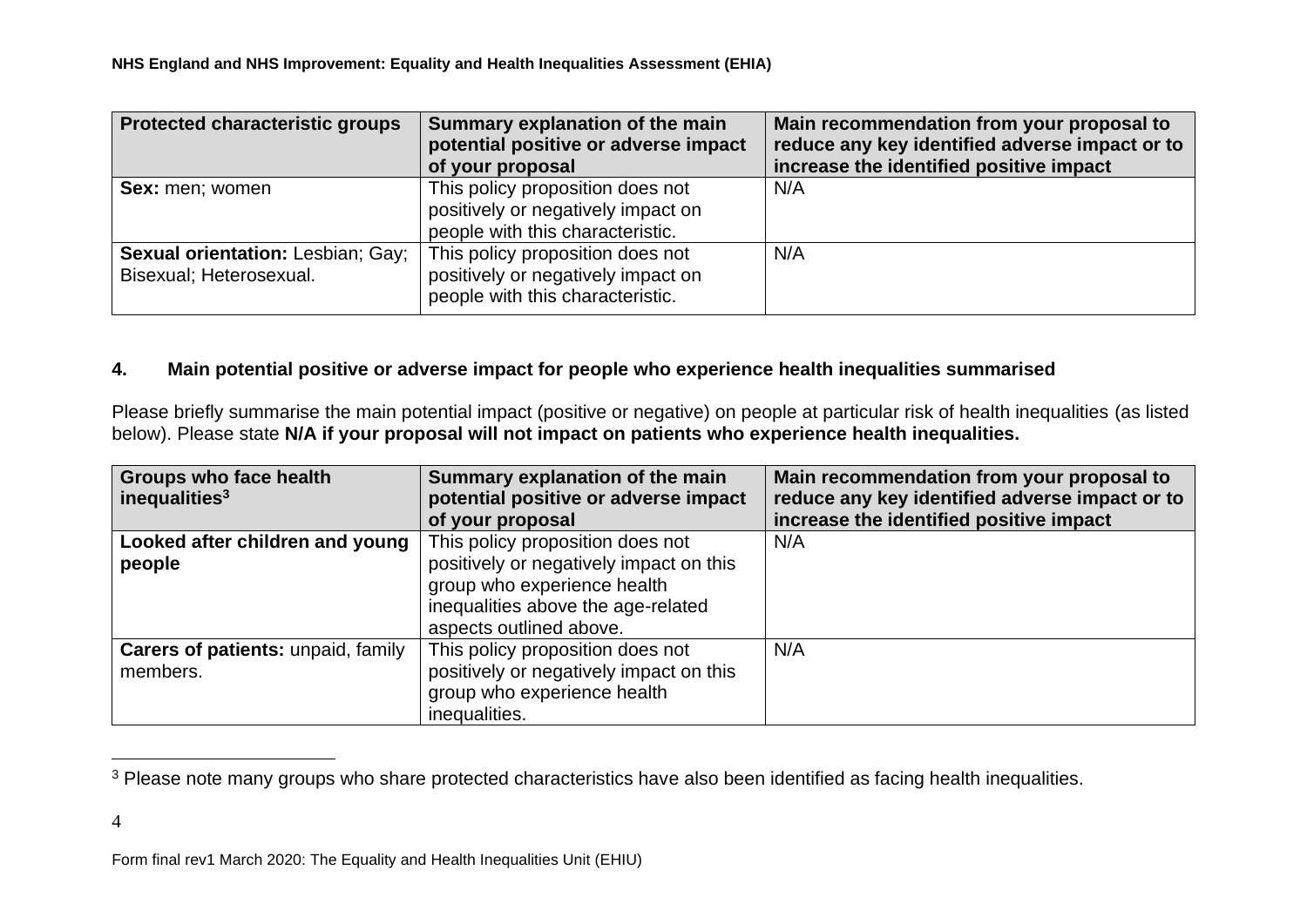| <b>Groups who face health</b><br>inequalities <sup>3</sup>                                                                | Summary explanation of the main<br>potential positive or adverse impact<br>of your proposal                                 | Main recommendation from your proposal to<br>reduce any key identified adverse impact or to<br>increase the identified positive impact |
|---------------------------------------------------------------------------------------------------------------------------|-----------------------------------------------------------------------------------------------------------------------------|----------------------------------------------------------------------------------------------------------------------------------------|
| Homeless people. People on the<br>street; staying temporarily with<br>friends /family; in hostels or B&Bs.                | This policy proposition does not<br>positively or negatively impact on this<br>group who experience health<br>inequalities. | N/A                                                                                                                                    |
| People involved in the criminal<br>justice system: offenders in<br>prison/on probation, ex-offenders.                     | This policy proposition does not<br>positively or negatively impact on this<br>group who experience health<br>inequalities. | N/A                                                                                                                                    |
| People with addictions and/or<br>substance misuse issues                                                                  | This policy proposition does not<br>positively or negatively impact on this<br>group who experience health<br>inequalities. | N/A                                                                                                                                    |
| People or families on a<br>low income                                                                                     | This policy proposition does not<br>positively or negatively impact on this<br>group who experience health<br>inequalities. | N/A                                                                                                                                    |
| People with poor literacy or<br>health Literacy: (e.g. poor<br>understanding of health services<br>poor language skills). | This policy proposition does not<br>positively or negatively impact on this<br>group who experience health<br>inequalities. | N/A                                                                                                                                    |
| People living in deprived areas                                                                                           | This policy proposition does not<br>positively or negatively impact on this<br>group who experience health<br>inequalities. | N/A                                                                                                                                    |
| People living in remote, rural<br>and island locations                                                                    | This policy proposition does not<br>positively or negatively impact on this<br>group who experience health<br>inequalities. | N/A                                                                                                                                    |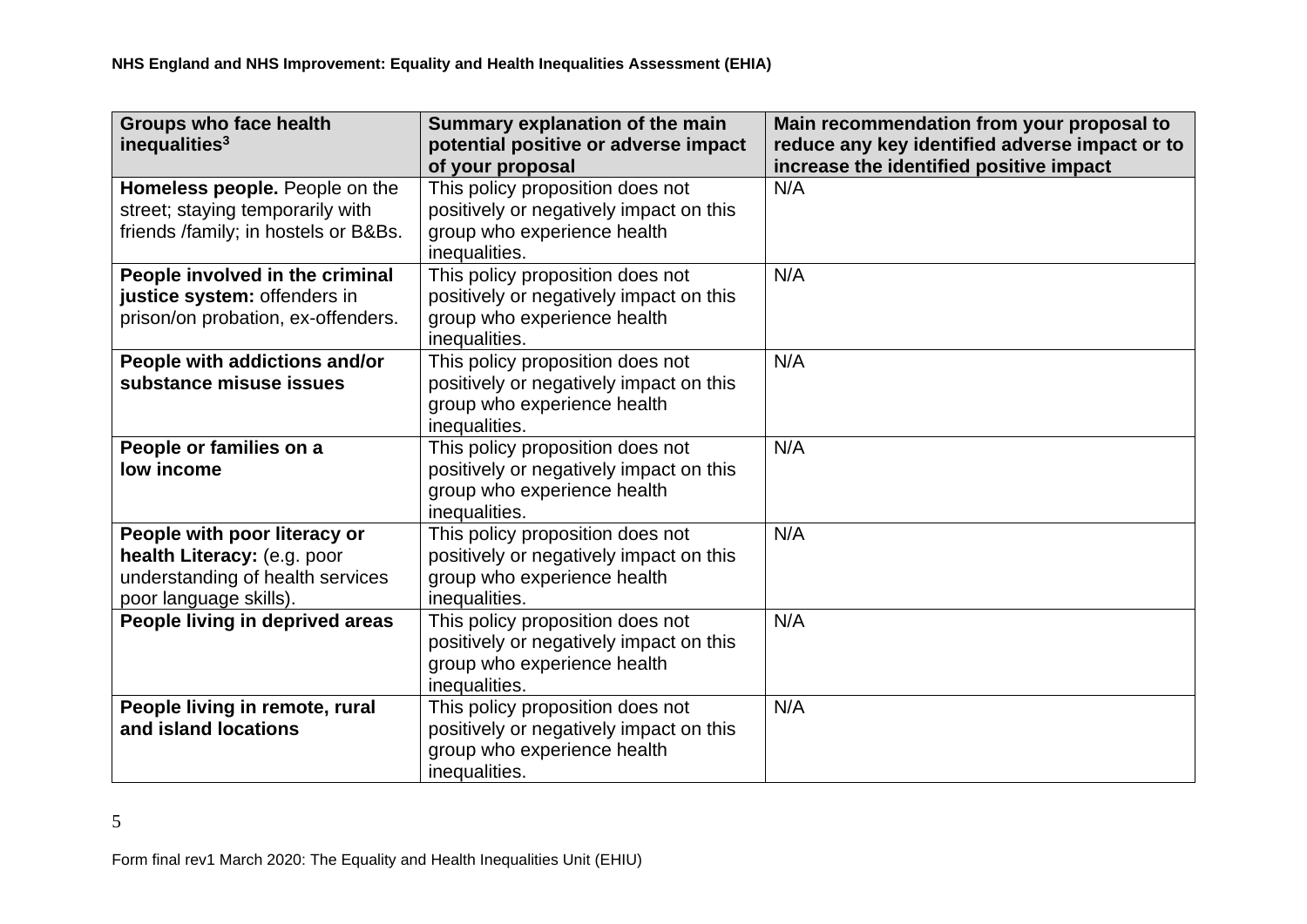| Groups who face health<br>inequalities $3$                            | Summary explanation of the main<br>potential positive or adverse impact<br>of your proposal                                 | Main recommendation from your proposal to<br>reduce any key identified adverse impact or to<br>increase the identified positive impact |
|-----------------------------------------------------------------------|-----------------------------------------------------------------------------------------------------------------------------|----------------------------------------------------------------------------------------------------------------------------------------|
| Refugees, asylum seekers or<br>those experiencing modern<br>slavery   | This policy proposition does not<br>positively or negatively impact on this<br>group who experience health<br>inequalities. | N/A                                                                                                                                    |
| Other groups experiencing<br>health inequalities (please<br>describe) | N/A                                                                                                                         | N/A                                                                                                                                    |

## **5. Engagement and consultation**

a. Have any key engagement or consultative activities been undertaken that considered how to address equalities issues or reduce health inequalities? Please place an x in the appropriate box below.

| res | NO |  | Know<br><b>Not</b><br>סע |
|-----|----|--|--------------------------|
|-----|----|--|--------------------------|

b. If yes, please briefly list up the top 3 most important engagement or consultation activities undertaken, the main findings and when the engagement and consultative activities were undertaken.

| Name of engagement and consultative | Summary note of the engagement or consultative activity                                                                                                                                                                                                                                                                                                                                                                                          | <b>Month/Year</b> |
|-------------------------------------|--------------------------------------------------------------------------------------------------------------------------------------------------------------------------------------------------------------------------------------------------------------------------------------------------------------------------------------------------------------------------------------------------------------------------------------------------|-------------------|
| activities undertaken               | undertaken                                                                                                                                                                                                                                                                                                                                                                                                                                       |                   |
| Stakeholder testing                 | The policy proposition was sent out to registered stakeholders<br>for comment over a two-week period, where issues over<br>equalities and health inequalities within the policy proposition<br>can be raised. The stakeholder list was reviewed to identify any<br>missing key stakeholders. Anthony Nolan Trust, British<br>Oncology Pharmacy Association (BOPA) and UK Oncology<br>Nursing Society (UKONS) were identified and invited to take | October 2019      |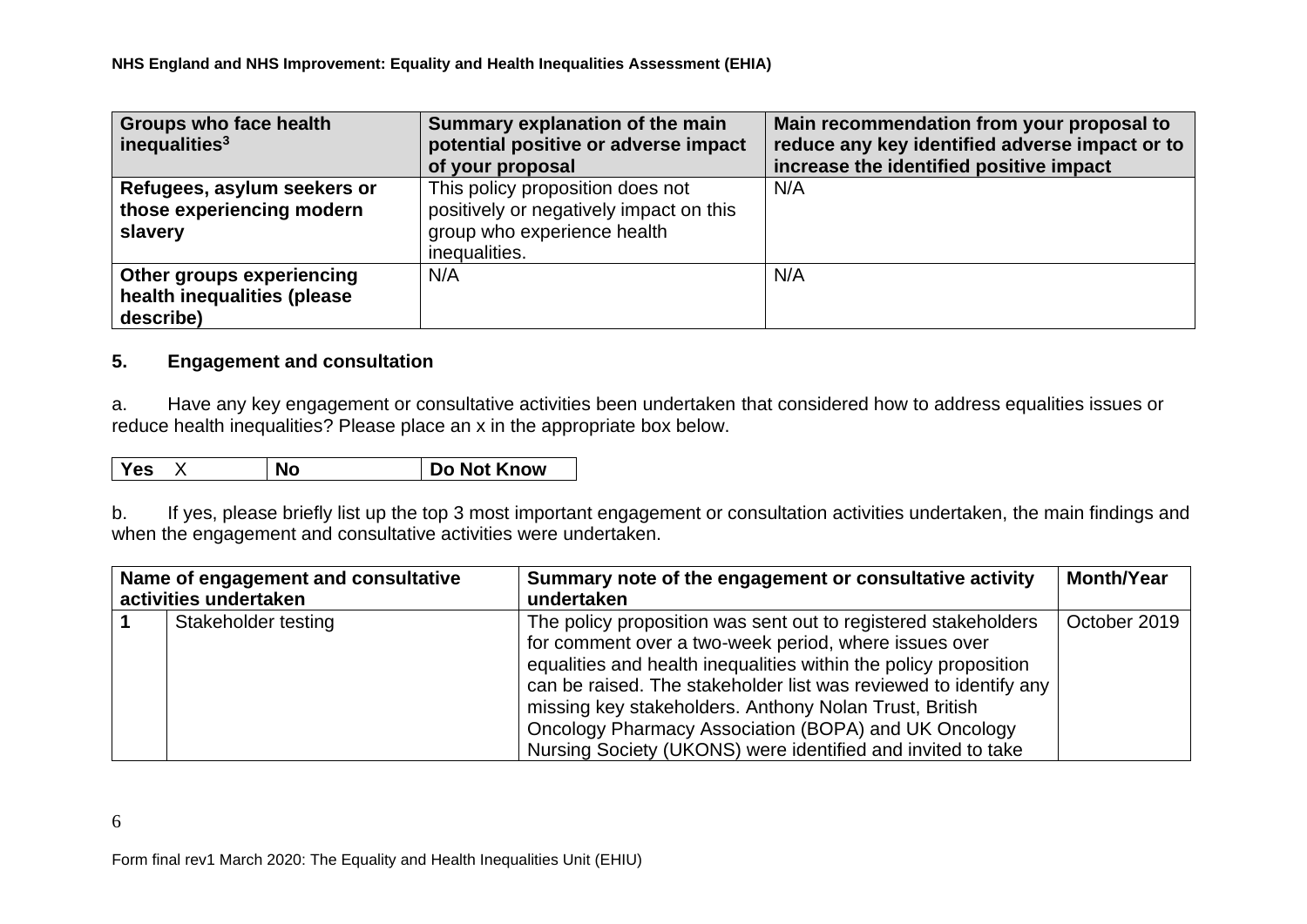|                                                                                                                                                                         | part in stakeholder testing. All respondents actively supported<br>the policy proposition.                                                                                                                                                                                                                                                                                          |                                |
|-------------------------------------------------------------------------------------------------------------------------------------------------------------------------|-------------------------------------------------------------------------------------------------------------------------------------------------------------------------------------------------------------------------------------------------------------------------------------------------------------------------------------------------------------------------------------|--------------------------------|
| PPV and professional body involvement<br>in the Policy Working Group (PWG),<br>with the Clinical Reference Group and<br>Programme of Care Assurance Group<br>oversight. | PPV members have been involved in the development of the<br>policy via representation on the PWG and being represented<br>on the CRG and PoC that oversee workstreams linked to the<br>PoC. This provides an opportunity for any concerns linked to<br>equalities duties or health inequalities are considered prior to<br>the policy progressing to the next stage of development. | September<br>2019- May<br>2020 |
| Review with the Patient and Public<br>Voice Assurance Group                                                                                                             | Discussion with the PPVAG chair to confirm that 13Q is not<br>triggered to require further public and patient involvement in<br>the commissioning policy development.                                                                                                                                                                                                               | May 2020                       |

# **6. What key sources of evidence have informed your impact assessment and are there key gaps in the evidence?**

| <b>Evidence Type</b>         | Key sources of available evidence                                                                                                                                                                                                                           | Key gaps in evidence |
|------------------------------|-------------------------------------------------------------------------------------------------------------------------------------------------------------------------------------------------------------------------------------------------------------|----------------------|
| <b>Published</b><br>evidence | Horwitz ME, Long G, Holman P et al. (2012) Efficacy and safety of hematopoietic<br>stem cell remobilization with plerixafor+G-CSF in adult patients with germ cell<br>tumors. Bone marrow transplantation 47(10): 1283-6                                    |                      |
|                              | Lee SY, Sanchorawala V, Seldin DC et al. (2014) Plerixafor-augmented<br>peripheral blood stem cell mobilization in AL amyloidosis with cardiac<br>involvement: a case series. Amyloid (3): 149–53                                                           |                      |
|                              | Jaimovich G, Castro M, Ostriz B, Fernandez M, Silveyra D, Campestri R. (2016).<br>Plerixafor, cyclophosphamide and G-CSF and blood cell mobilization in a patient<br>with acute promyelocytic leukaemia. Journal of Clinical Apheresis, 32, pp 592-<br>593. |                      |

7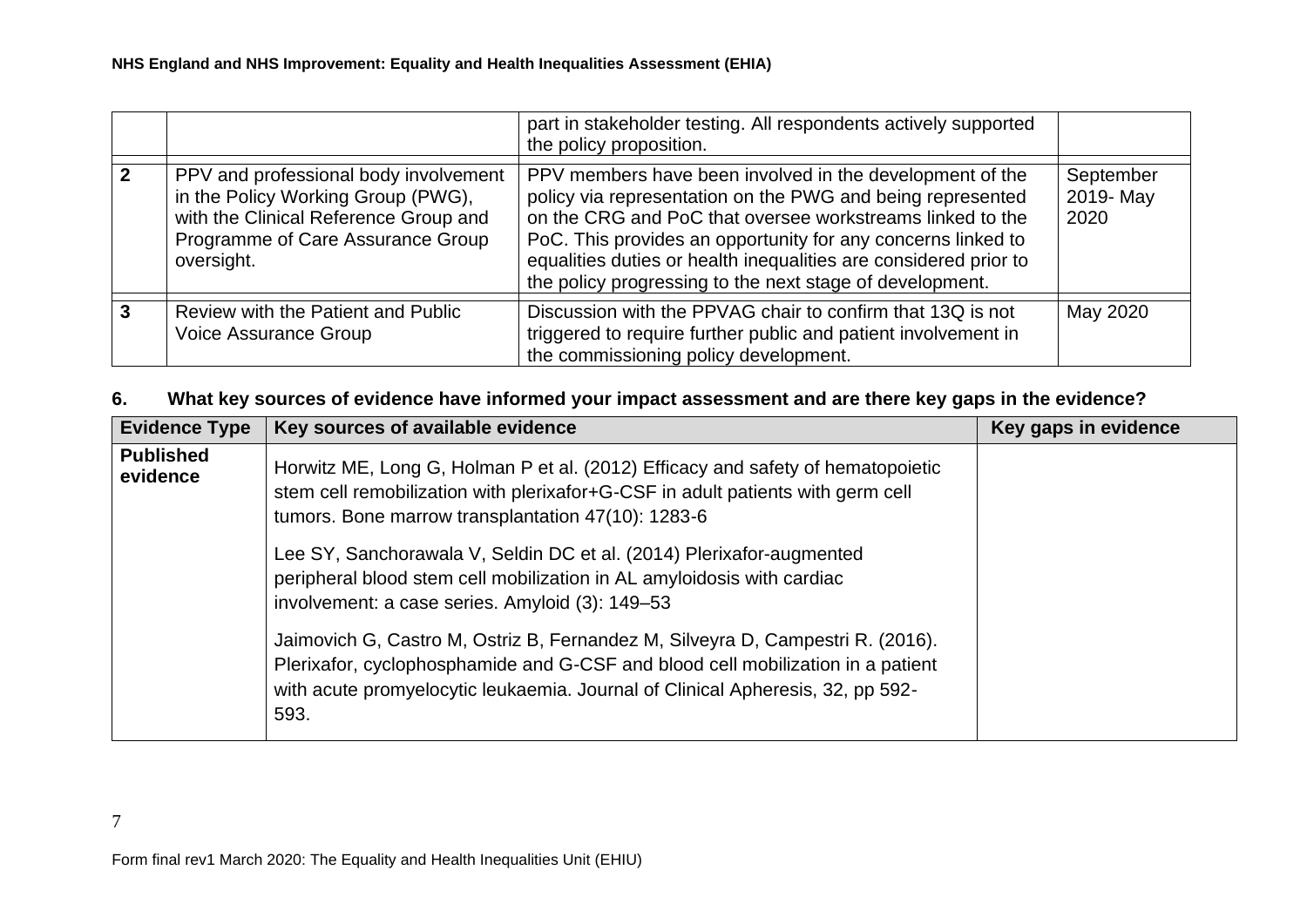| <b>Evidence Type</b>                                                                                                                              | Key sources of available evidence                                                                                                                                                                                                                                                                                                                                                                                                                                                                                                                                                                                                                                                                                                                                                                                                          | Key gaps in evidence |
|---------------------------------------------------------------------------------------------------------------------------------------------------|--------------------------------------------------------------------------------------------------------------------------------------------------------------------------------------------------------------------------------------------------------------------------------------------------------------------------------------------------------------------------------------------------------------------------------------------------------------------------------------------------------------------------------------------------------------------------------------------------------------------------------------------------------------------------------------------------------------------------------------------------------------------------------------------------------------------------------------------|----------------------|
|                                                                                                                                                   | Worel N, Apperley JF, Basak GW et al. (2012) European data on stem cell<br>mobilization with plerixafor in patients with nonhematologic diseases: an analysis<br>of the European consortium of stem cell mobilization. Transfusion 52(11): 2395-<br>400.                                                                                                                                                                                                                                                                                                                                                                                                                                                                                                                                                                                   |                      |
| <b>Consultation</b><br>and<br>involvement<br>findings<br><b>Research</b>                                                                          | Involvement of the patient and public voice assurance members of the policy<br>working group, CRG and PoC.                                                                                                                                                                                                                                                                                                                                                                                                                                                                                                                                                                                                                                                                                                                                 |                      |
| <b>Participant or</b><br>expert<br>knowledge<br>For example,<br>expertise within<br>the team or<br>expertise drawn<br>on external to<br>your team | British Society of Blood and Marrow Transplantation, 2012. Adult BSBMT<br>Indications Table 2012. http://bsbmt.org/wp-content/uploads/2013/12/Indications-<br>Table-Updated-Feb2012-PDF-Version.pdf accessed on 18/06/19<br>British Society of Blood and Marrow Transplantation, 2011. Paediatric BSBMT<br><b>Indications Table</b><br>2011.http://bsbmt.org/wpcontent/uploads/2013/12/UK_Paed_BMT_Gp_HSCT_Indi<br>cations_23Dec111. pdf accessed on 18/06/19<br>European Medicines Agency. 2019. Mozobil, Summary of Product Characteristics.<br>accessed on 18/06/19<br>European Medicines Agency. 2018. Mozobil European public assessment report.<br>NHS. 2018. Stem cell and bone marrow transplants.<br>https://www.nhs.uk/conditions/stem-cell-transplant/ accessed 21/05/19<br>NHS England. 2019, Evidence review for policy 1902. |                      |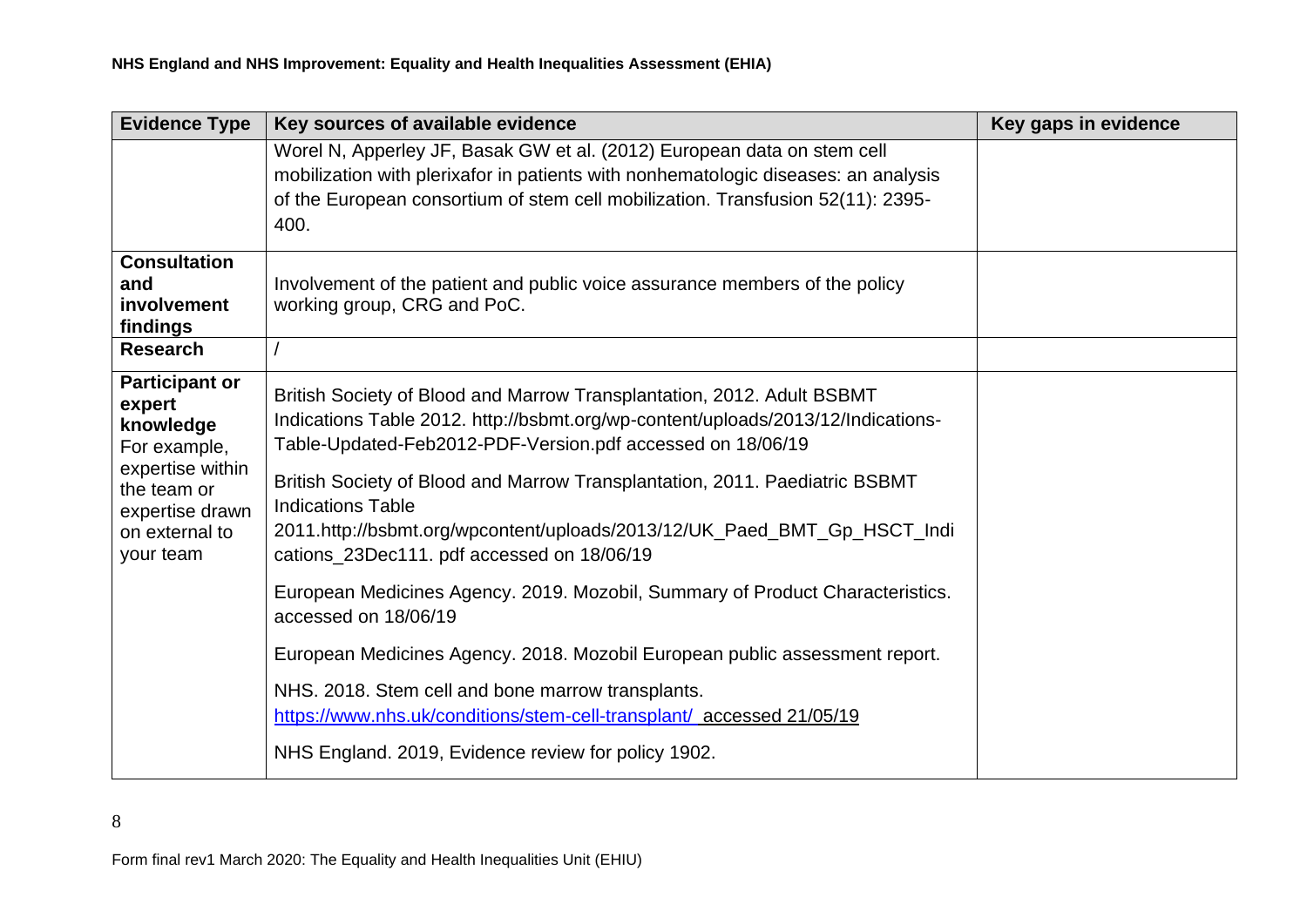| <b>Evidence Type</b> | Key sources of available evidence                                                   | Key gaps in evidence |
|----------------------|-------------------------------------------------------------------------------------|----------------------|
|                      | Douglas KW, Gilleece M, Hayden P et al. (2017) UK consensus statement on the        |                      |
|                      | use of plerixafor to facilitate autologous peripheral blood stem cell collection to |                      |
|                      | support high-dose chemoradiotherapy for patients with malignancy. Journal of        |                      |
|                      | Clinical Apheresis 33(1):46-59                                                      |                      |
|                      |                                                                                     |                      |

**7. Is your assessment that your proposal will support compliance with the Public Sector Equality Duty?** Please add an x to the relevant box below.

|                                                 | Tackling discrimination | Advancing equality of opportunity | Fostering good relations |
|-------------------------------------------------|-------------------------|-----------------------------------|--------------------------|
| The proposal will support?                      |                         |                                   |                          |
| The proposal may support?                       |                         |                                   |                          |
| Uncertain whether the proposal<br>will support? |                         |                                   |                          |

**8. Is your assessment that your proposal will support reducing health inequalities faced by patients?** Please add an x to the relevant box below.

|                                            | Reducing inequalities in access to health care   Reducing inequalities in health outcomes |  |
|--------------------------------------------|-------------------------------------------------------------------------------------------|--|
| The proposal will support?                 |                                                                                           |  |
| The proposal may support?                  |                                                                                           |  |
| Uncertain if the proposal will<br>support? |                                                                                           |  |